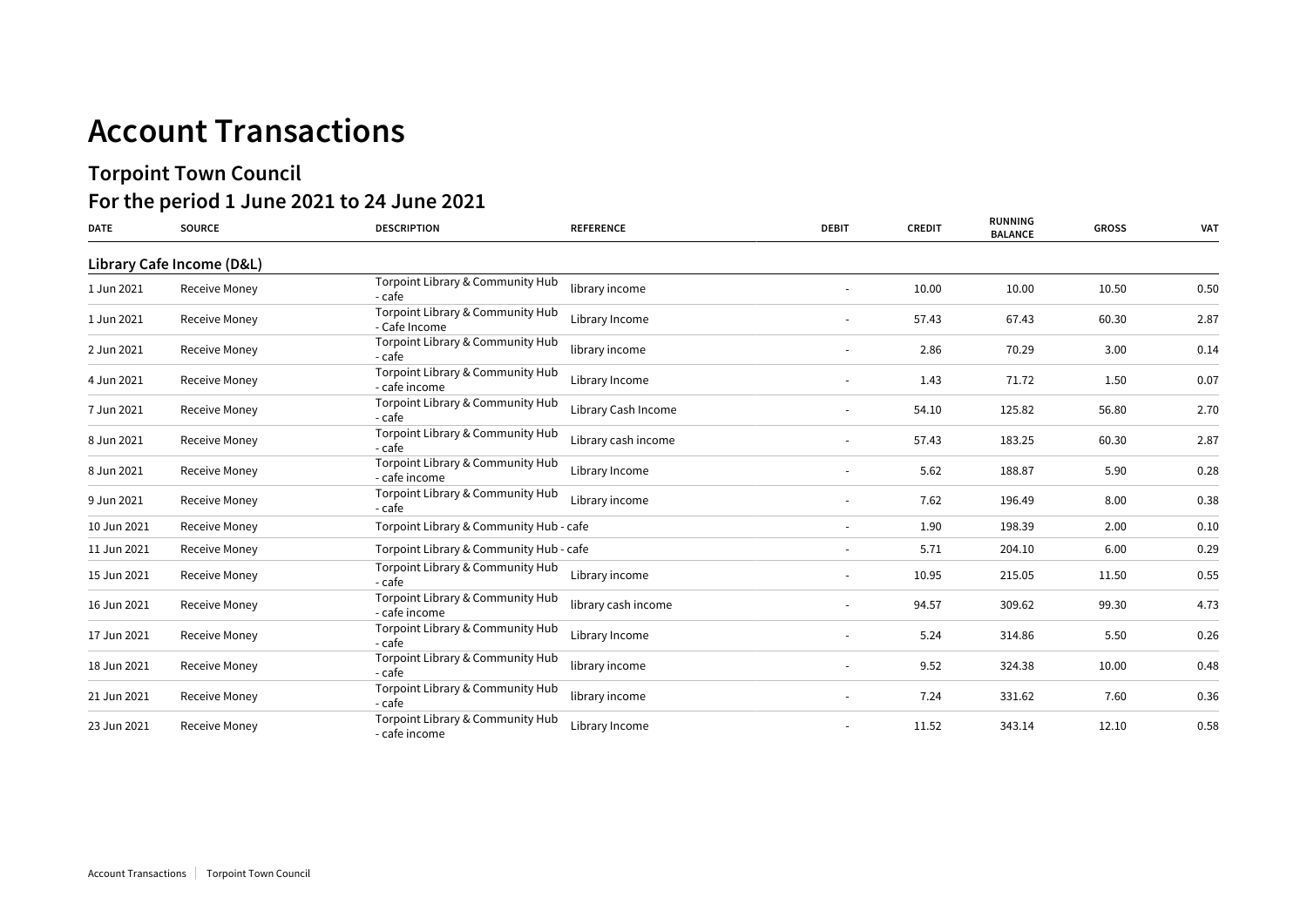| <b>DATE</b>         | <b>SOURCE</b>                   | <b>DESCRIPTION</b>                                              | <b>REFERENCE</b>    | <b>DEBIT</b> | <b>CREDIT</b> | <b>RUNNING</b><br><b>BALANCE</b> | <b>GROSS</b> | <b>VAT</b> |
|---------------------|---------------------------------|-----------------------------------------------------------------|---------------------|--------------|---------------|----------------------------------|--------------|------------|
| 24 Jun 2021         | Receive Money                   | Torpoint Library & Community Hub<br>- cafe                      | Library cash income |              | 71.33         | 414.47                           | 74.90        | 3.57       |
|                     | Total Library Cafe Income (D&L) |                                                                 |                     |              | 414.47        | 414.47                           | 435.20       | 20.73      |
| Library Sales (D&L) |                                 |                                                                 |                     |              |               |                                  |              |            |
| 1 Jun 2021          | Receive Money                   | Torpoint Library & Community Hub<br>- seagull sacks             | library income      |              | 2.92          | 2.92                             | 3.50         | 0.58       |
| 1 Jun 2021          | Receive Money                   | Torpoint Library & Community Hub<br>- sum up fee                | library income      | 0.20         |               | 2.72                             | (0.24)       | (0.04)     |
| 1 Jun 2021          | Receive Money                   | Torpoint Library & Community Hub<br>- seagull sacks             | Library Income      |              | 8.75          | 11.47                            | 10.50        | 1.75       |
| 1 Jun 2021          | Receive Money                   | Torpoint Library & Community Hub<br>- dog waste bags            | Library Income      |              | 5.00          | 16.47                            | 6.00         | 1.00       |
| 1 Jun 2021          | Receive Money                   | Torpoint Library & Community Hub<br>- printing                  | Library Income      |              | 5.83          | 22.30                            | 7.00         | 1.17       |
| 2 Jun 2021          | Receive Money                   | Torpoint Library & Community Hub<br>- sum up fee                | library income      | 0.04         |               | 22.26                            | (0.05)       | (0.01)     |
| 4 Jun 2021          | Receive Money                   | Torpoint Library & Community Hub<br>- Printing                  | Library Income      |              | 16.00         | 38.26                            | 19.20        | 3.20       |
| 4 Jun 2021          | Receive Money                   | Torpoint Library & Community Hub<br>- sum up fee                | Library Income      | 0.27         | $\sim$        | 37.99                            | (0.32)       | (0.05)     |
| 4 Jun 2021          | Receive Money                   | Torpoint Library & Community Hub<br>- seagull sacks             | Library Income      |              | 2.92          | 40.91                            | 3.50         | 0.58       |
| 4 Jun 2021          | Receive Money                   | Torpoint Library & Community Hub<br>- sum up fee                | Library Income      | 0.08         |               | 40.83                            | (0.09)       | (0.01)     |
| 7 Jun 2021          | <b>Receive Money</b>            | Torpoint Library & Community Hub<br>- dog waste bags            | Library Cash Income |              | 8.33          | 49.16                            | 10.00        | 1.67       |
| 7 Jun 2021          | Receive Money                   | Torpoint Library & Community Hub<br>- sea gull sacks            | Library Cash Income |              | 20.42         | 69.58                            | 24.50        | 4.08       |
| 7 Jun 2021          | Receive Money                   | Torpoint Library & Community Hub<br>- Printing                  | Library Cash Income |              | 5.00          | 74.58                            | 6.00         | 1.00       |
| 7 Jun 2021          | Receive Money                   | Torpoint Library & Community Hub<br>- Sale of book bags & books | Library Cash Income |              | 18.33         | 92.91                            | 22.00        | 3.67       |
| 8 Jun 2021          | Receive Money                   | Torpoint Library & Community Hub<br>- seagull sacks             | Library cash income |              | 8.75          | 101.66                           | 10.50        | 1.75       |
| 8 Jun 2021          | Receive Money                   | Torpoint Library & Community Hub<br>- dog waste bags            | Library cash income |              | 5.00          | 106.66                           | 6.00         | 1.00       |
| 8 Jun 2021          | Receive Money                   | Torpoint Library & Community Hub<br>- printing                  | Library cash income |              | 5.83          | 112.49                           | 7.00         | 1.17       |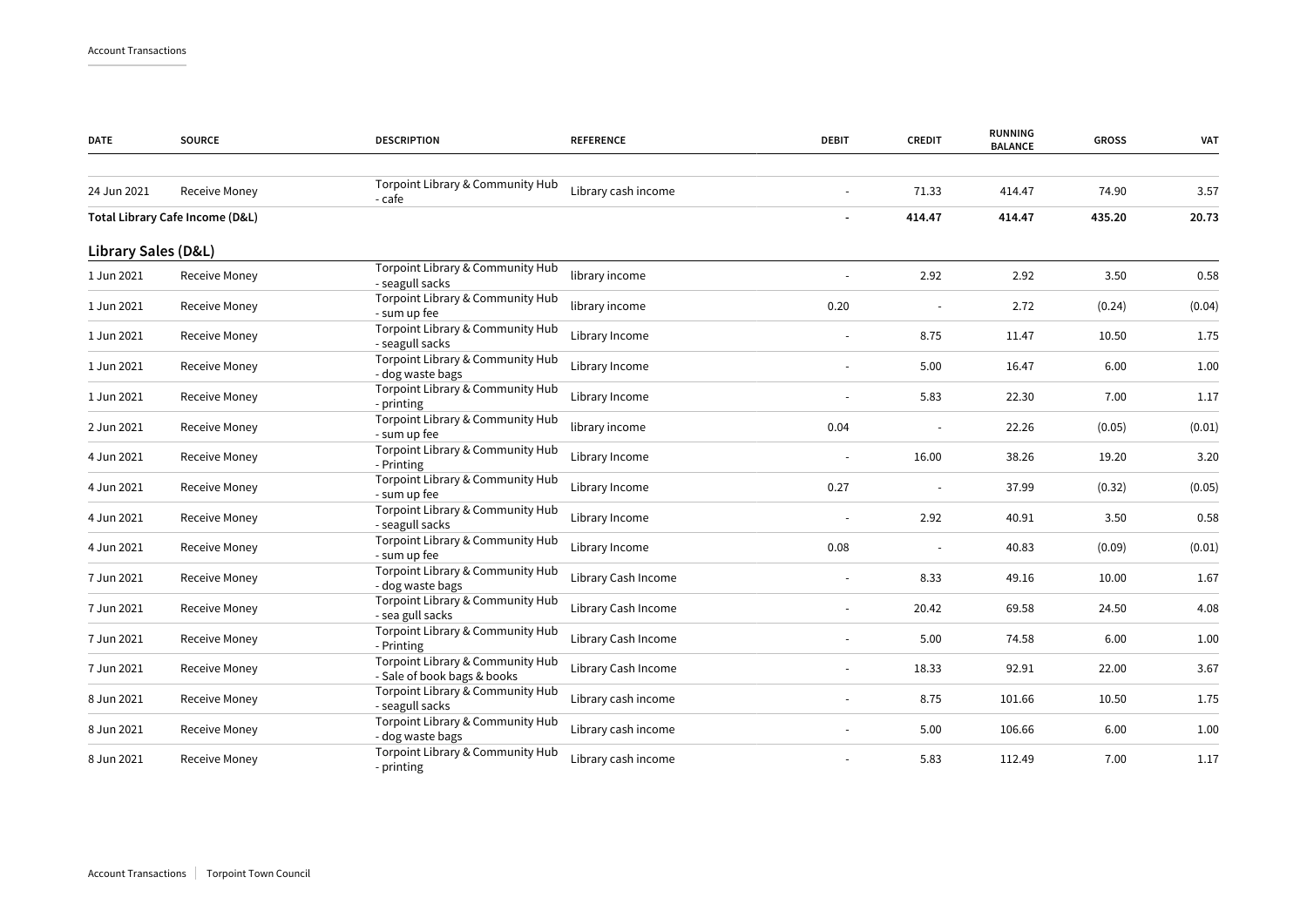| <b>DATE</b> | <b>SOURCE</b>        | <b>DESCRIPTION</b>                                   | <b>REFERENCE</b>    | <b>DEBIT</b> | <b>CREDIT</b>            | <b>RUNNING</b><br><b>BALANCE</b> | <b>GROSS</b> | <b>VAT</b> |
|-------------|----------------------|------------------------------------------------------|---------------------|--------------|--------------------------|----------------------------------|--------------|------------|
|             |                      |                                                      |                     |              |                          |                                  |              |            |
| 8 Jun 2021  | Receive Money        | Torpoint Library & Community Hub<br>- sum up fee     | Library Income      | 0.08         |                          | 112.41                           | (0.10)       | (0.02)     |
| 9 Jun 2021  | Receive Money        | Torpoint Library & Community Hub<br>- sea gull sacks | Library income      |              | 17.50                    | 129.91                           | 21.00        | 3.50       |
| 9 Jun 2021  | Receive Money        | Torpoint Library & Community Hub<br>- sum up fee     | Library income      | 0.41         | $\sim$                   | 129.50                           | (0.49)       | (0.08)     |
| 10 Jun 2021 | <b>Receive Money</b> | Torpoint Library & Community Hub - sum up fee        |                     | 0.03         | $\blacksquare$           | 129.47                           | (0.03)       |            |
| 11 Jun 2021 | Receive Money        | Torpoint Library & Community Hub - sum up fee        |                     | 0.08         |                          | 129.39                           | (0.10)       | (0.02)     |
| 15 Jun 2021 | Receive Money        | Torpoint Library & Community Hub<br>- Printing       | Library income      |              | 6.58                     | 135.97                           | 7.90         | 1.32       |
| 15 Jun 2021 | Receive Money        | Torpoint Library & Community Hub<br>- sum up fee     | Library income      | 0.27         |                          | 135.70                           | (0.32)       | (0.05)     |
| 16 Jun 2021 | Receive Money        | Torpoint Library & Community Hub<br>- dog waste bags | library cash income |              | 0.83                     | 136.53                           | 1.00         | 0.17       |
| 16 Jun 2021 | Receive Money        | Torpoint Library & Community Hub<br>- sea gull sacks | library cash income |              | 8.75                     | 145.28                           | 10.50        | 1.75       |
| 16 Jun 2021 | Receive Money        | Torpoint Library & Community Hub<br>- printing       | library cash income |              | 25.00                    | 170.28                           | 30.00        | 5.00       |
| 17 Jun 2021 | Receive Money        | Torpoint Library & Community Hub<br>- book sales     | library income      |              | 21.39                    | 191.67                           | 25.67        | 4.28       |
| 17 Jun 2021 | Receive Money        | Torpoint Library & Community Hub<br>- seagull sacks  | Library Income      |              | 8.75                     | 200.42                           | 10.50        | 1.75       |
| 17 Jun 2021 | Receive Money        | Torpoint Library & Community Hub<br>- Printing       | Library Income      |              | 4.17                     | 204.59                           | 5.00         | 0.83       |
| 17 Jun 2021 | Receive Money        | Torpoint Library & Community Hub<br>- sum up fee     | Library Income      | 0.29         |                          | 204.30                           | (0.35)       | (0.06)     |
| 18 Jun 2021 | Receive Money        | Torpoint Library & Community Hub<br>- seagull sacks  | library income      |              | 2.92                     | 207.22                           | 3.50         | 0.58       |
| 18 Jun 2021 | Receive Money        | Torpoint Library & Community Hub<br>- printing       | library income      |              | 4.00                     | 211.22                           | 4.80         | 0.80       |
| 18 Jun 2021 | Receive Money        | Torpoint Library & Community Hub<br>- sum up fee     | library income      | 0.25         | $\overline{\phantom{a}}$ | 210.97                           | (0.30)       | (0.05)     |
| 21 Jun 2021 | Receive Money        | Torpoint Library & Community Hub<br>- sum up fee     | library income      | 0.11         |                          | 210.86                           | (0.13)       | (0.02)     |
| 22 Jun 2021 | Receive Money        | Torpoint Library & Community Hub<br>- seagull        | library income      |              | 2.92                     | 213.78                           | 3.50         | 0.58       |
| 22 Jun 2021 | Receive Money        | Torpoint Library & Community Hub<br>- sum up fee     | library income      | 0.05         |                          | 213.73                           | (0.06)       | (0.01)     |